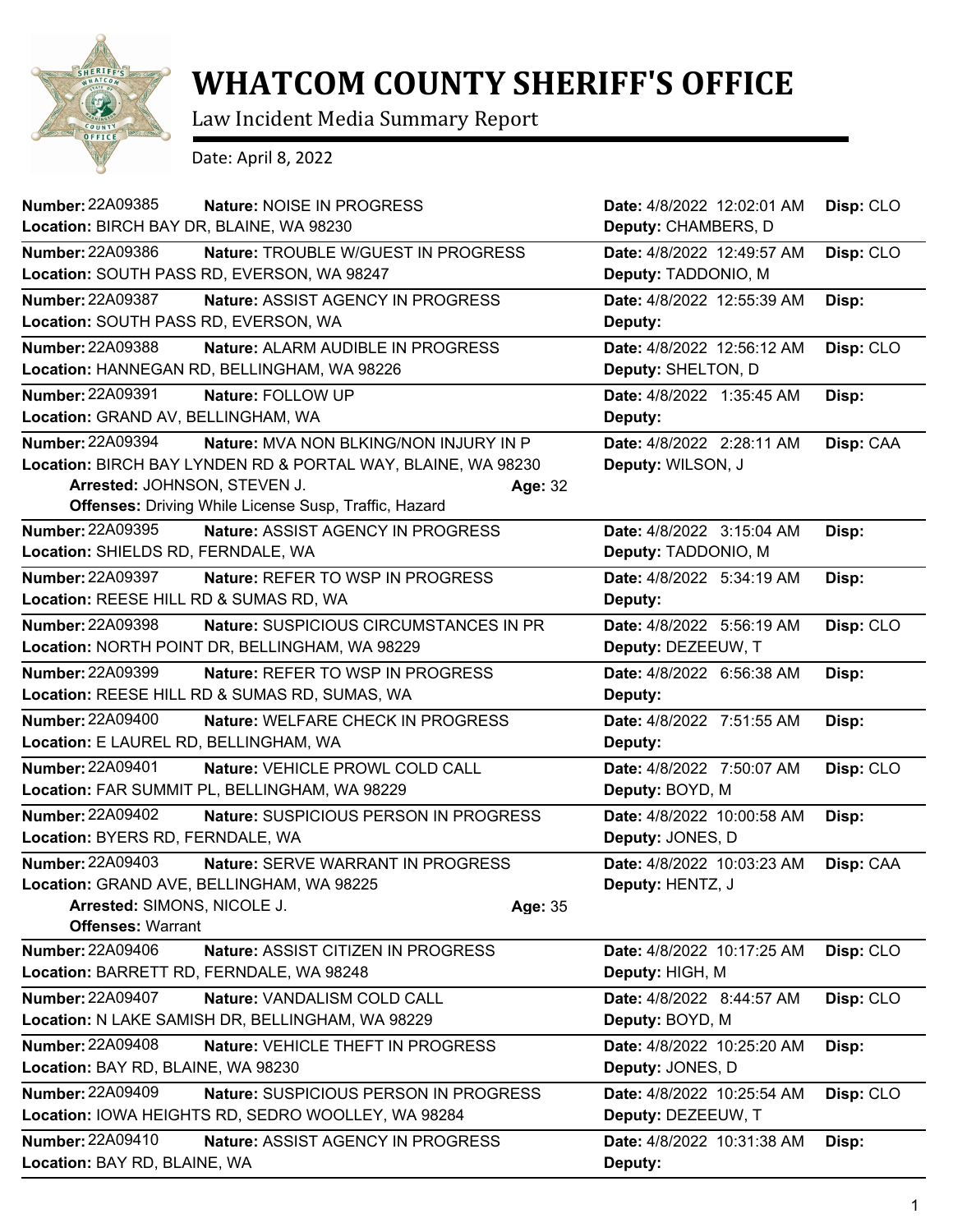| Number: 22A09411                          | Nature: SUSPICIOUS VEHICLE COLD CALL               |         | Date: 4/8/2022 10:41:43 AM | Disp:     |
|-------------------------------------------|----------------------------------------------------|---------|----------------------------|-----------|
| Location: SIPER RD, EVERSON, WA           |                                                    |         | Deputy: VANDERVEEN, T      |           |
| Number: 22A09412                          | Nature: Not available.                             |         | Date: 4/8/2022 10:58:28 AM | Disp:     |
| Location: SHAMROCK RD, MAPLE FALLS, WA    |                                                    |         | Deputy:                    |           |
| Number: 22A09413                          | Nature: SERVE WARRANT IN PROGRESS                  |         | Date: 4/8/2022 11:12:23 AM | Disp:     |
| Location: GRAND AV, BELLINGHAM, WA        |                                                    |         | Deputy: HENTZ, J           |           |
| Number: 22A09414                          | Nature: VEHICLE PROWL IN PROGRESS                  |         | Date: 4/8/2022 11:14:21 AM | Disp: CLO |
|                                           | Location: MARINE DR, BELLINGHAM, WA 98226          |         | Deputy: COLLINS, B         |           |
| <b>Number: 22A09415</b>                   | Nature: ASSIST AGENCY IN PROGRESS                  |         | Date: 4/8/2022 11:25:20 AM | Disp: CAA |
|                                           | Location: GRAND AVE, BELLINGHAM, WA 98225          |         | Deputy: HENTZ, J           |           |
| Arrested: MYERS, JUSTIN J.                |                                                    | Age: 40 |                            |           |
| <b>Offenses: In From Court</b>            |                                                    |         |                            |           |
| <b>Number: 22A09416</b>                   | Nature: TRAFFIC STOP                               |         | Date: 4/8/2022 11:53:51 AM | Disp: CAA |
|                                           | Location: SOUTH BAY DR, SEDRO WOOLLEY, WA 98284    |         | Deputy: DEZEEUW, T         |           |
| Arrested: WILLIAMS, JESSY D.              | <b>Offenses: Driving While License Susp</b>        | Age: 43 |                            |           |
| <b>Number: 22A09417</b>                   | Nature: SUICIDAL SUBJECT IN PROGRESS               |         | Date: 4/8/2022 11:57:28 AM | Disp: INF |
|                                           | Location: GENEVA HILLS RD, BELLINGHAM, WA 98229    |         | Deputy: COLLINS, B         |           |
| Number: 22A09418                          | Nature: DOMESTIC PHYSICAL IN PROGRESS              |         | Date: 4/8/2022 11:57:33 AM | Disp: CLO |
|                                           | Location: BAKER LAKE RD, NATIONAL FOREST, WA 98237 |         | Deputy: HIGH, M            |           |
| Number: 22A09419                          | Nature: THEFT COLD CALL                            |         | Date: 4/8/2022 11:58:03 AM | Disp: ACT |
|                                           | Location: SANTA FE TRL, MAPLE FALLS, WA 98266      |         | Deputy: VANDERVEEN, T      |           |
| <b>Number: 22A09420</b>                   | <b>Nature: SERVE WARRANT IN PROGRESS</b>           |         | Date: 4/8/2022 12:15:31 PM | Disp: CAA |
|                                           | Location: SOUTH BAY DR, SEDRO WOOLLEY, WA 98284    |         | Deputy: DEZEEUW, T         |           |
| Arrested: WILLIAMS, JESSY D.              |                                                    | Age: 43 |                            |           |
| <b>Offenses: Warrant</b>                  |                                                    |         |                            |           |
| Number: 22A09421                          | Nature: DRUGS COLD CALL                            |         | Date: 4/8/2022 12:19:09 PM | Disp: CLO |
|                                           | Location: SHAMROCK RD, MAPLE FALLS, WA 98266       |         | Deputy: BOYD, M            |           |
| <b>Number: 22A09422</b>                   | Nature: ASSIST CITIZEN IN PROGRESS                 |         | Date: 4/8/2022 12:40:39 PM | Disp:     |
| Location: FIR WA, BLAINE, WA              |                                                    |         | Deputy: JONES, D           |           |
| Number: 22A09423                          | <b>Nature: HULK VEHICLE IN PROGRESS</b>            |         | Date: 4/8/2022 12:57:32 PM | Disp:     |
|                                           | Location: LAKESIDE DR, SEDRO WOOLLEY, WA           |         | Deputy:                    |           |
| <b>Number: 22A09426</b>                   | Nature: WELFARE CHECK IN PROGRESS                  |         | Date: 4/8/2022 1:11:04 PM  | Disp:     |
| Location: GOODWIN RD, EVERSON, WA         |                                                    |         | Deputy:                    |           |
| <b>Number: 22A09427</b>                   | Nature: ALARM AUDIBLE IN PROGRESS                  |         | Date: 4/8/2022 1:19:35 PM  | Disp:     |
| Location: SEMIAHMOO DR, BLAINE, WA        |                                                    |         | Deputy: JONES, D           |           |
| Number: 22A09428                          | Nature: THEFT COLD CALL                            |         | Date: 4/8/2022 1:19:13 PM  | Disp: CLO |
| Location: PONY PL, MAPLE FALLS, WA        |                                                    |         | Deputy: VANDERVEEN, T      |           |
| Number: 22A09429                          | Nature: ALARM AUDIBLE IN PROGRESS                  |         | Date: 4/8/2022 1:20:06 PM  | Disp:     |
| Location: MERCER AV, BELLINGHAM, WA       |                                                    |         | Deputy:                    |           |
| Number: 22A09431                          | Nature: DISORDERLY CONDUCT COLD CALL               |         | Date: 4/8/2022 1:36:08 PM  | Disp: CLO |
|                                           | Location: MT BAKER HWY, EVERSON, WA 98247          |         | Deputy: LEBEDEV, P         |           |
| Number: 22A09432                          | Nature: ALARM AUDIBLE IN PROGRESS                  |         | Date: 4/8/2022 1:50:05 PM  | Disp:     |
|                                           | Location: STRAWBERRY POINT RD, BELLINGHAM, WA      |         | Deputy:                    |           |
| <b>Number: 22A09434</b>                   | Nature: THEFT COLD CALL                            |         | Date: 4/8/2022 1:35:33 PM  | Disp: CLO |
|                                           | Location: CURTIS RD, BELLINGHAM, WA 98225          |         | Deputy: BOYD, M            |           |
| Number: 22A09436                          | Nature: DOMESTIC ORDER VIOL COLD CALL              |         | Date: 4/8/2022 2:07:32 PM  | Disp: CAA |
|                                           | Location: HANNEGAN RD, BELLINGHAM, WA 98226        |         | Deputy: HAGGITH, J         |           |
| Arrested: VERA RAMIREZ, JAVIER            |                                                    | Age: 28 |                            |           |
| <b>Offenses: Violation Court Order DV</b> |                                                    |         |                            |           |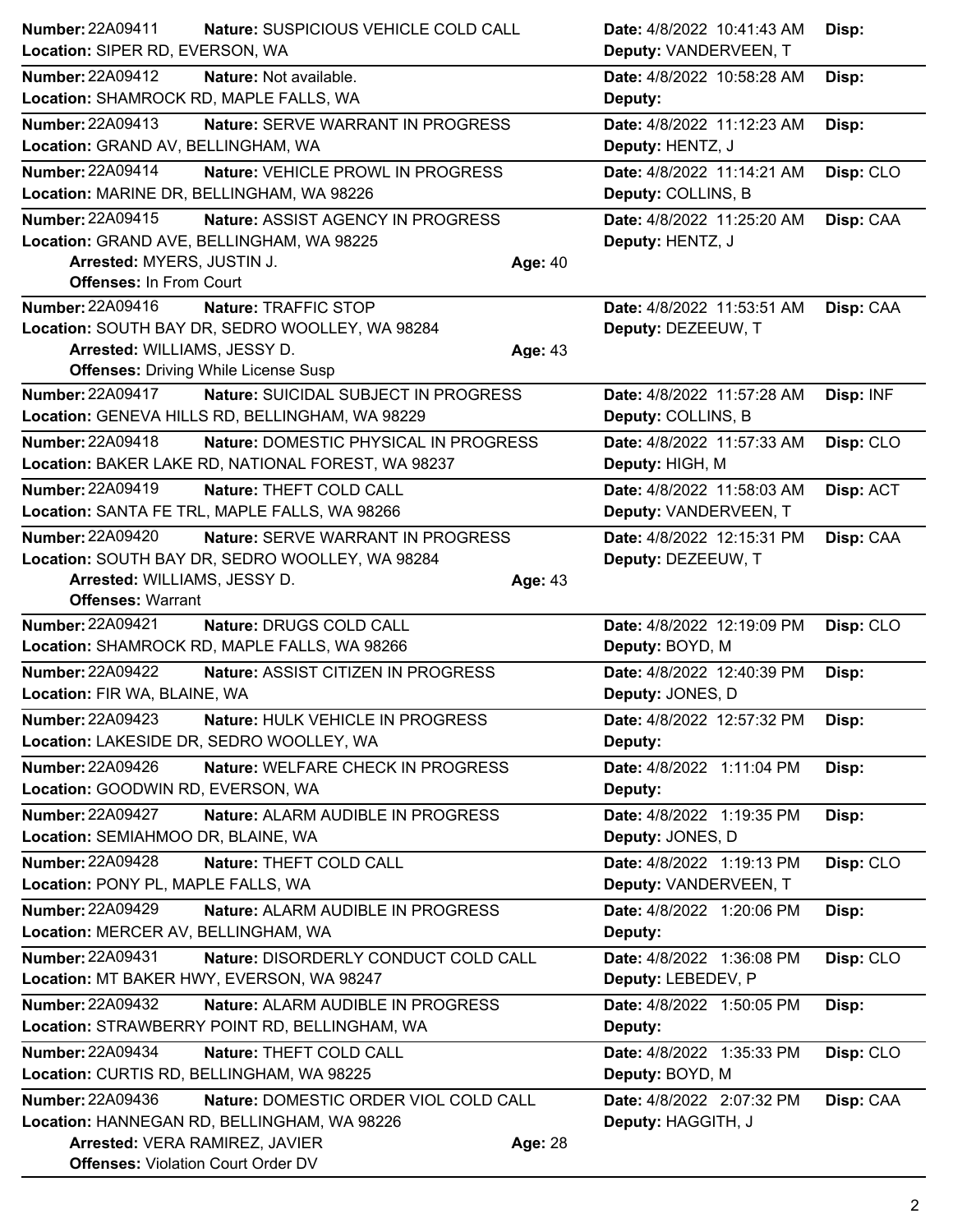| <b>Number: 22A09438</b>                                    | Date: 4/8/2022 2:19:50 PM |
|------------------------------------------------------------|---------------------------|
| Nature: MVA INJURY IN PROGRESS                             | Disp:                     |
| Location: NORTHWEST AV & BAKERVIEW RD, BELLINGHAM, WA      | Deputy: HAGGITH, J        |
| <b>Number: 22A09439</b>                                    | Date: 4/8/2022 2:22:58 PM |
| Nature: Not available.                                     | Disp:                     |
| Location: LOCUST AV, BELLINGHAM, WA                        | Deputy:                   |
| <b>Number: 22A09440</b>                                    | Date: 4/8/2022 3:03:28 PM |
| Nature: SEX CRIME NO RAPE COLD CALL                        | Disp:                     |
| Location:                                                  | Deputy: LEBEDEV, P        |
| <b>Number: 22A09441</b>                                    | Date: 4/8/2022 3:07:26 PM |
| Nature: SUSPICIOUS CIRCUMSTANCES IN PR                     | Disp: INF                 |
| Location: HANNEGAN RD, BELLINGHAM, WA 98226                | Deputy: SLYTER, C         |
| <b>Number: 22A09442</b>                                    | Date: 4/8/2022 3:07:40 PM |
| Nature: SUBJECT W/WEAPON IN PROGRESS                       | Disp:                     |
| Location: HANNEGAN RD, BELLINGHAM, WA                      | Deputy:                   |
| Number: 22A09443                                           | Date: 4/8/2022 3:41:14 PM |
| Nature: WHATCOMM RECORD IN PROGRESS                        | Disp:                     |
| Location: BIRCH POINT LO & BIRCH BAY DR, BLAINE, WA        | Deputy:                   |
| <b>Number: 22A09444</b>                                    | Disp: CLO                 |
| Nature: FRAUD COLD CALL                                    | Date: 4/8/2022 4:02:04 PM |
| Location: NORTHWEST DR, BELLINGHAM, WA 98226               | Deputy: INGERMANN, N      |
| Number: 22A09446                                           | Date: 4/8/2022 4:14:21 PM |
| Nature: SUSPICIOUS VEHICLE IN PROGRESS                     | Disp: CLO                 |
| Location: LAWRENCE RD, EVERSON, WA 98247                   | Deputy: SLYTER, C         |
| <b>Number: 22A09448</b>                                    | Date: 4/8/2022 4:44:57 PM |
| Nature: CIVIL PROBLEM COLD CALL                            | Disp: CLO                 |
| Location: KENDALL RD, MAPLE FALLS, WA 98266                | Deputy: SLYTER, C         |
| Number: 22A09449                                           | Disp: CLO                 |
| Nature: ALARM AUDIBLE IN PROGRESS                          | Date: 4/8/2022 4:47:38 PM |
| Location: W WISER LAKE RD, FERNDALE, WA 98248              | Deputy: STAFFORD, M       |
| <b>Number: 22A09450</b>                                    | Date: 4/8/2022 4:57:08 PM |
| Nature: SECURITY CHECK IN PROGRESS                         | Disp: CLO                 |
| Location: HANNEGAN RD, BELLINGHAM, WA 98226                | Deputy: STAFFORD, M       |
| Number: 22A09452                                           | Date: 4/8/2022 4:59:46 PM |
| <b>Nature: WATCH FOR IN PROGRESS</b>                       | Disp:                     |
| Location: BIRCH BAY LYNDEN RD & KICKERVILLE RD, BLAINE, WA | Deputy:                   |
| <b>Number: 22A09454</b>                                    | Date: 4/8/2022 5:14:52 PM |
| Nature: MESSAGE DELIVERY IN PROGRESS                       | Disp: CLO                 |
| Location: BIRCH BAY LYNDEN RD, LYNDEN, WA 98264            | Deputy: INGERMANN, N      |
| <b>Number: 22A09456</b>                                    | Date: 4/8/2022 5:13:21 PM |
| Nature: RUNAWAY COLD CALL                                  | Disp: ACT                 |
| Location: GILLIES RD, EVERSON, WA 98247                    | Deputy: LEBEDEV, P        |
| <b>Number: 22A09457</b>                                    | Date: 4/8/2022 5:28:05 PM |
| Nature: NEIGHBORHOOD DISPUTE IN PROGRE                     | Disp: CLO                 |
| Location: EAST ST, BLAINE, WA 98230                        | Deputy: INGERMANN, N      |
| <b>Number: 22A09458</b>                                    | Date: 4/8/2022 5:34:32 PM |
| Nature: EXTRA PATROL IN PROGRESS                           | Disp: CLO                 |
| Location: RAMONA LN, CUSTER, WA 98240                      | Deputy: INGERMANN, N      |
| Number: 22A09459                                           | Date: 4/8/2022 5:46:48 PM |
| Nature: FOLLOW UP                                          | Disp: CLO                 |
| Location: BENDER RD, LYNDEN, WA 98264                      | Deputy: LEBEDEV, P        |
| <b>Number: 22A09460</b>                                    | Date: 4/8/2022 6:11:44 PM |
| Nature: SUSPICIOUS CIRCUMSTANCES COLD                      | Disp: CLO                 |
| Location: EMERALD LAKE WAY, BELLINGHAM, WA 98226           | Deputy: STAFFORD, M       |
| <b>Number: 22A09461</b>                                    | Date: 4/8/2022 6:25:22 PM |
| Nature: WELFARE CHECK IN PROGRESS                          | Disp:                     |
| Location: GULF RD, BLAINE, WA                              | Deputy:                   |
| Number: 22A09463                                           | Date: 4/8/2022 6:46:48 PM |
| Nature: VEHICLE RECOVERY IN PROGRESS                       | Disp: CLO                 |
| Location: GULF RD, BLAINE, WA 98230                        | Deputy: BROWN, E          |
| <b>Number: 22A09464</b>                                    | Date: 4/8/2022 7:30:34 PM |
| Nature: MUSIC IN PROGRESS IN PROGRESS                      | Disp:                     |
| Location: DRAGONFLY LN, LYNDEN, WA                         | Deputy: HAGGITH, J        |
| <b>Number: 22A09465</b>                                    | Date: 4/8/2022 7:40:40 PM |
| Nature: SHOTS IN PROGRESS                                  | Disp: CLO                 |
| Location: BLAINE RD, BLAINE, WA 98230                      | Deputy: INGERMANN, N      |
| <b>Number: 22A09467</b>                                    | Disp: CLO                 |
| <b>Nature: NOISE IN PROGRESS</b>                           | Date: 4/8/2022 7:58:34 PM |
| Location: CLIFFSIDE DR, POINT ROBERTS, WA 98281            | Deputy: STAFFORD, M       |
| <b>Number: 22A09470</b>                                    | Date: 4/8/2022 8:30:30 PM |
| Nature: THEFT COLD CALL                                    | Disp: INF                 |
| Location: W SMITH RD & NORTHWEST DR, BELLINGHAM, WA 98226  | Deputy: STAFFORD, M       |